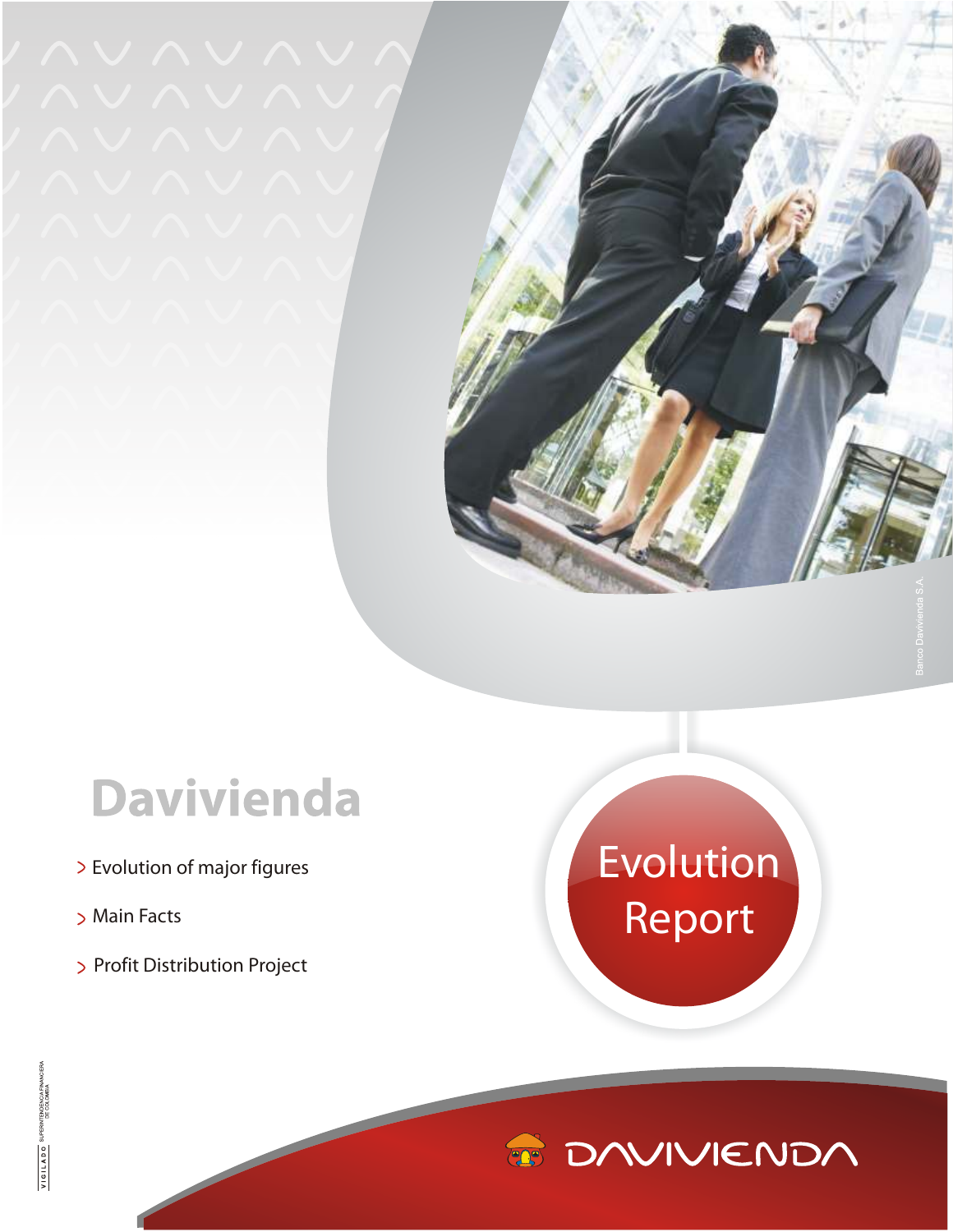

## **Evolution of major figures**













Equity (COP trillion)





## **Individual Figures**

**CAGR:** Compound annual growth rate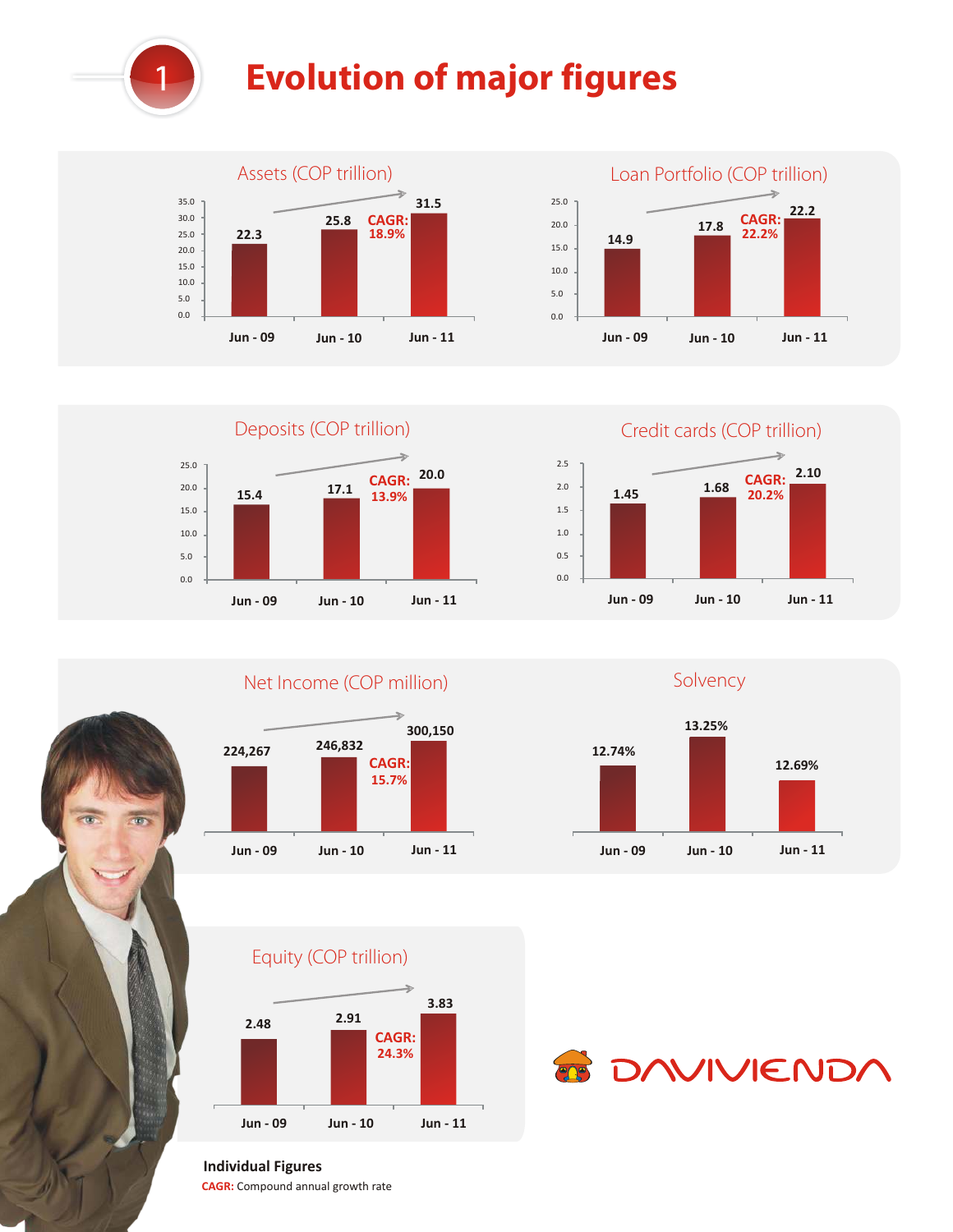

| More support to<br><b>Colombian people</b>                   | During the first half of 2011, over 17,000 Colombian families made<br>their dream of owning a home a reality; of these near to 10,000<br>purchased low income housing (LIH).                                                                               |                     |
|--------------------------------------------------------------|------------------------------------------------------------------------------------------------------------------------------------------------------------------------------------------------------------------------------------------------------------|---------------------|
| More support to<br>companies                                 | Over 140,000 SMEs and businesses became customers who were<br>offered development possibilities thanks to our products.                                                                                                                                    |                     |
| <b>Bond Placement</b>                                        | In March 2011 Banco Davivienda carried out successfully the first bond<br>issue of a 3 year issue program with a total amount of COP 3 trillion. A<br>sum of COP 600 billion in ordinary bonds were placed receiving a<br>demand of 1.55 times this value. |                     |
|                                                              | This innovating financial instrument is supported on the mobile<br>phone companies to make available to the people who have a mobile                                                                                                                       |                     |
| <b>DaviPlata</b>                                             | phone, the handling of electronic cash.                                                                                                                                                                                                                    | <b>ED DAVIPLATA</b> |
|                                                              | We have over 53,000 customers as of June 2011, of which 44.1%<br>correspond to new customers for the Bank. They have performed over<br>300,000 transactions.                                                                                               |                     |
| Expofamilia 2011                                             | In the second version of Expofamilia, we gathered 150,000 visitors and<br>were able to maintain the spirit of our fair as the sole event made to<br>generate opportunities and an entertaining space for families.                                         |                     |
|                                                              | During the fair we approved, 8,298 credits to obtain thus a 53%<br>increase as compared to the previous year.                                                                                                                                              | expotamul           |
| Davivienda S.A. Miami<br>international<br><b>Bank Branch</b> | Our Bank continues to consolidate abroad, starting on January 1, 2011<br>our Miami affiliate became our first International Branch, and the first<br>branch of a Colombian bank in the United States.                                                      | <b>T DAVIVIENDA</b> |
|                                                              | Our team work, based on the generation of culture and focused on the                                                                                                                                                                                       |                     |
| <b>Customer Service</b>                                      | service attributes, gave us a 90.6 rating in the INDICA* study<br>consolidating us as number one Bank in the rendering of customer<br>service.                                                                                                             |                     |

\*FCC: Study carried out by Tecnologia y Gerencia, June 2011

**Profit Distribution Project**

VIGILADO

For a total of COP 89,772,534,720.00 a dividend of COP 220 per share will be distributed to be paid in cash on 408,056,976 shares subscribed and paid at the time the payment becomes due.

**CARD TO**